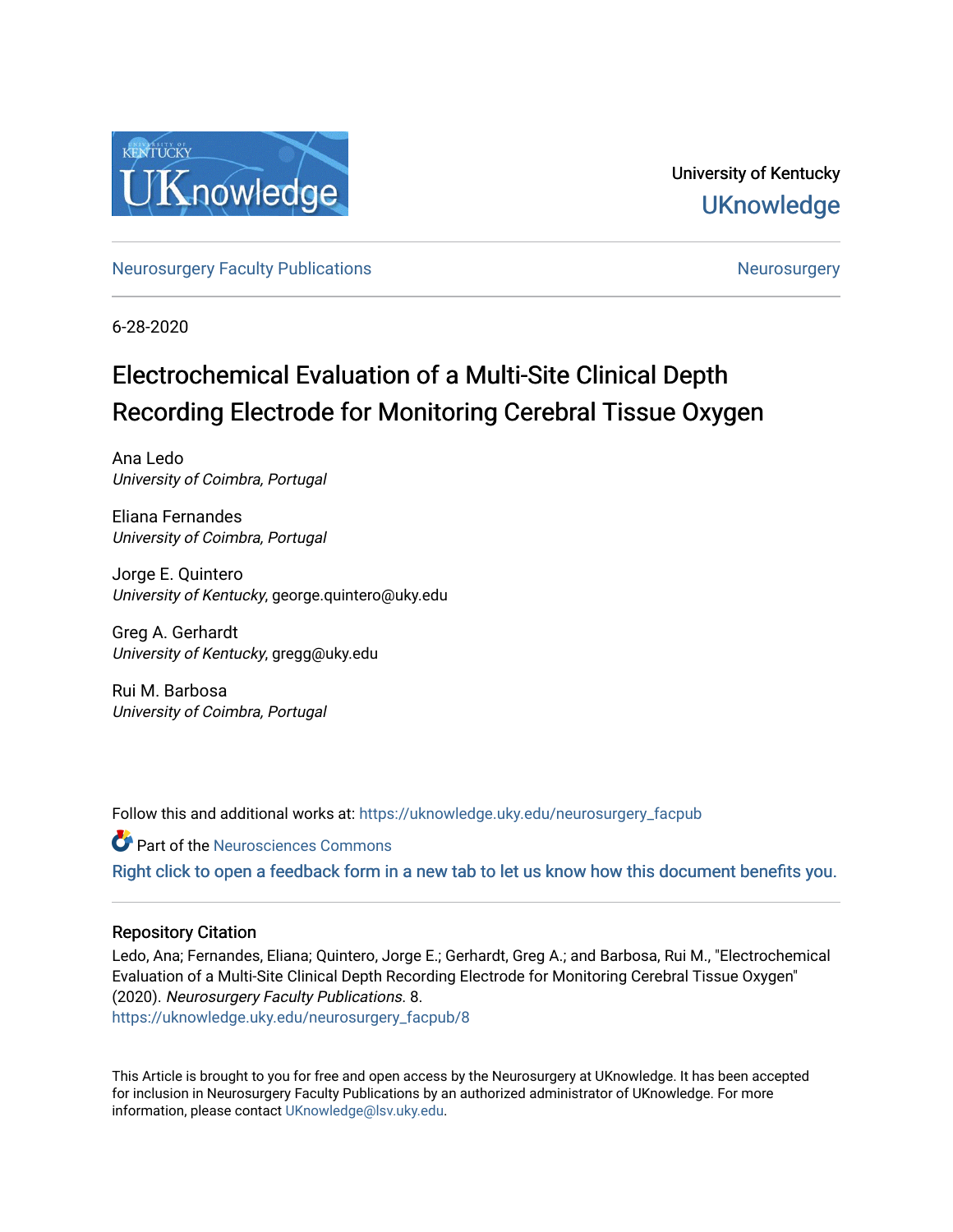# Electrochemical Evaluation of a Multi-Site Clinical Depth Recording Electrode for Monitoring Cerebral Tissue Oxygen

Digital Object Identifier (DOI) https://doi.org/10.3390/mi11070632

# Notes/Citation Information

Published in Micromachines, v. 11, issue 7, 632, p. 1-13.

© 2020 by the authors. Licensee MDPI, Basel, Switzerland.

This article is an open access article distributed under the terms and conditions of the Creative Commons Attribution (CC BY) license ([http://creativecommons.org/licenses/by/4.0/\)](http://creativecommons.org/licenses/by/4.0/).

# Authors

Ana Ledo, Eliana Fernandes, Jorge E. Quintero, Greg A. Gerhardt, and Rui M. Barbosa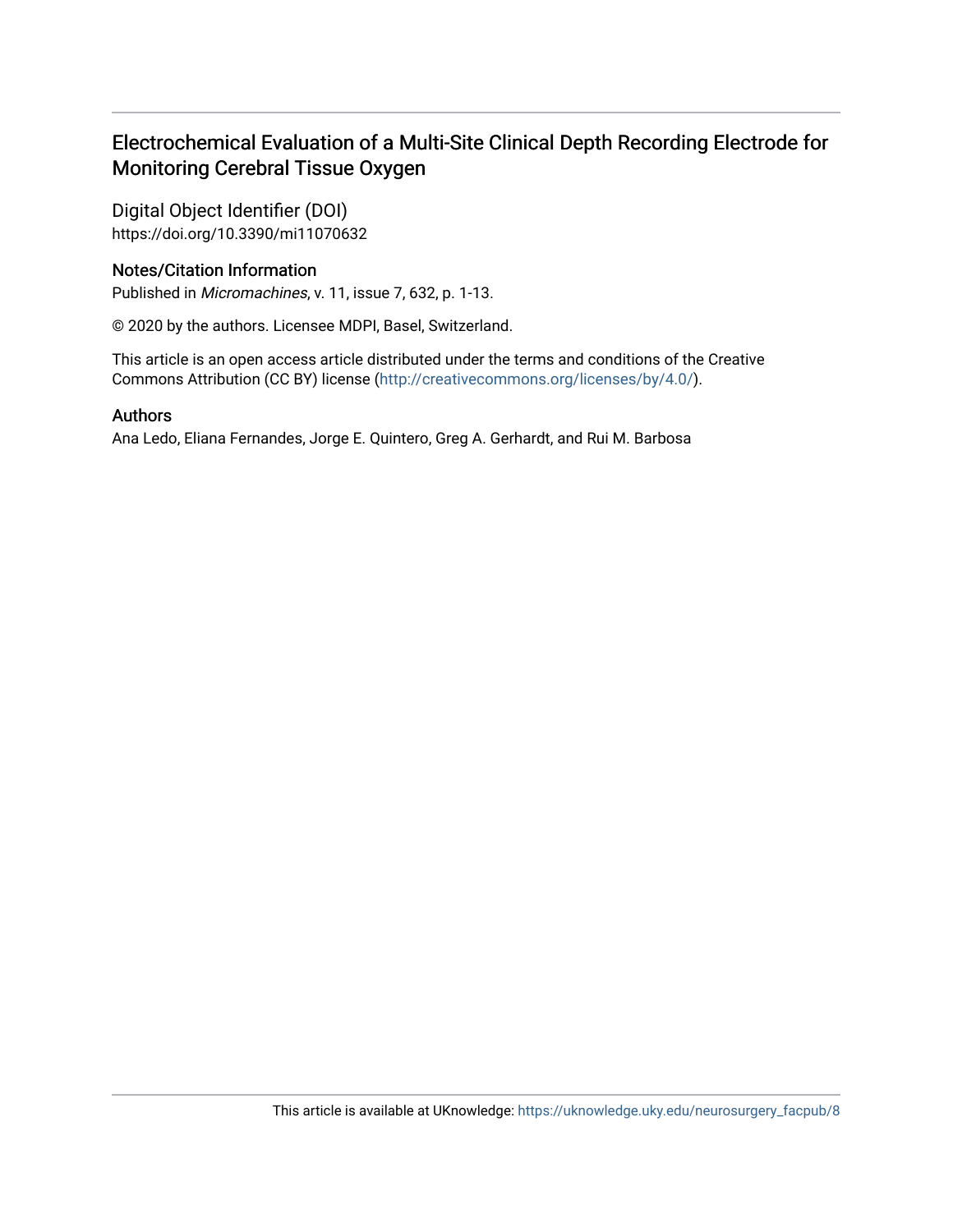





# **Electrochemical Evaluation of a Multi‐Site Clinical Depth Recording Electrode for Monitoring Cerebral Tissue Oxygen**

## **Ana Ledo 1,2,3,\*, Eliana Fernandes 1, Jorge E. Quintero 4, Greg A. Gerhardt 4,5 and Rui M. Barbosa 1,2,3**

- <sup>1</sup> Faculty of Pharmacy, University of Coimbra, 3000-548 Coimbra, Portugal; eliana.fernandes2604@outlook.com (E.F.); rbarbosa@ff.uc.pt (R.M.B.)
- <sup>2</sup> Center for Neuroscience and Cell Biology, University of Coimbra, 3004-504 Coimbra, Portugal
- <sup>3</sup> Center for Innovative Biomedicine and Biotechnology, University of Coimbra, 3004-504 Coimbra, Portugal
- <sup>4</sup> Department of Neurosurgery, University of Kentucky Medical Center, Lexington, KY 40536, USA; george.quintero@uky.edu (J.E.Q.); gregg@uky.edu (G.A.G.)
- <sup>5</sup> Department of Neuroscience, University of Kentucky Medical Center, Lexington, KY 40536, USA
- **\*** Correspondence: analedo@cnc.uc.pt

Received: 3 June 2020; Accepted: 25 June 2020; Published: 28 June 2020

Abstract: The intracranial measurement of local cerebral tissue oxygen levels—PbtO<sub>2</sub>—has become a useful tool for the critical care unit to investigate severe trauma and ischemia injury in patients. Our preliminary work in animal models supports the hypothesis that multi-site depth electrode recording of PbtO2 may give surgeons and critical care providers needed information about brain viability and the capacity for better recovery. Here, we present a surface morphology characterization and an electrochemical evaluation of the analytical properties toward oxygen detection of an FDA‐approved, commercially available, clinical grade depth recording electrode comprising 12 Pt recording contacts. We found that the surface of the recording sites is composed of a thin film of smooth Pt and that the electrochemical behavior evaluated by cyclic voltammetry in acidic and neutral electrolyte is typical of polycrystalline Pt surface. The smoothness of the Pt surface was further corroborated by determination of the electrochemical active surface, confirming a roughness factor of 0.9. At an optimal working potential of −0.6 V vs. Ag/AgCl, the sensor displayed suitable values of sensitivity and limit of detection for *in vivo* PbtO2 measurements. Based on the reported catalytical properties of Pt toward the electroreduction reaction of  $O<sub>2</sub>$ , we propose that these probes could be repurposed for multisite monitoring of PbtO2 *in vivo* in the human brain.

**Keywords:** brain tissue oxygen; *in vivo* monitoring; multi‐site clinical depth electrode

#### **1. Introduction**

Monitoring local cerebral tissue oxygen levels $-Pb$ t $O$ <sub>2</sub> $-$ is increasingly used in neurological intensive care units to guide therapeutic strategies aimed at maintaining  $O<sub>2</sub>$  levels above threshold, namely in patients suffering of severe acute brain conditions such as traumatic brain injury (TBI) and aneurysmal subarachnoid hemorrhage (aSAH), and during certain neurosurgery procedures [1–3]. The rationale for this comes from studies showing improved outcome in patients with brain  $O<sub>2</sub>$ monitoring and PbtO<sub>2</sub> targeted therapeutic approaches [4,5]. Monitoring of PbtO<sub>2</sub> has allowed the determination of the normal range of PbtO<sub>2</sub> in the healthy brain tissue to be  $25-30$  mmHg  $[6-9]$ , while values below 15 mmHg are typically associated with hypoxia and ischemia [10,11].

Due to the dependency of neuronal activity over oxidative metabolism for energy supply, monitoring PbtO<sub>2</sub> can be a surrogate signal of neurovascular response and metabolic activity, both of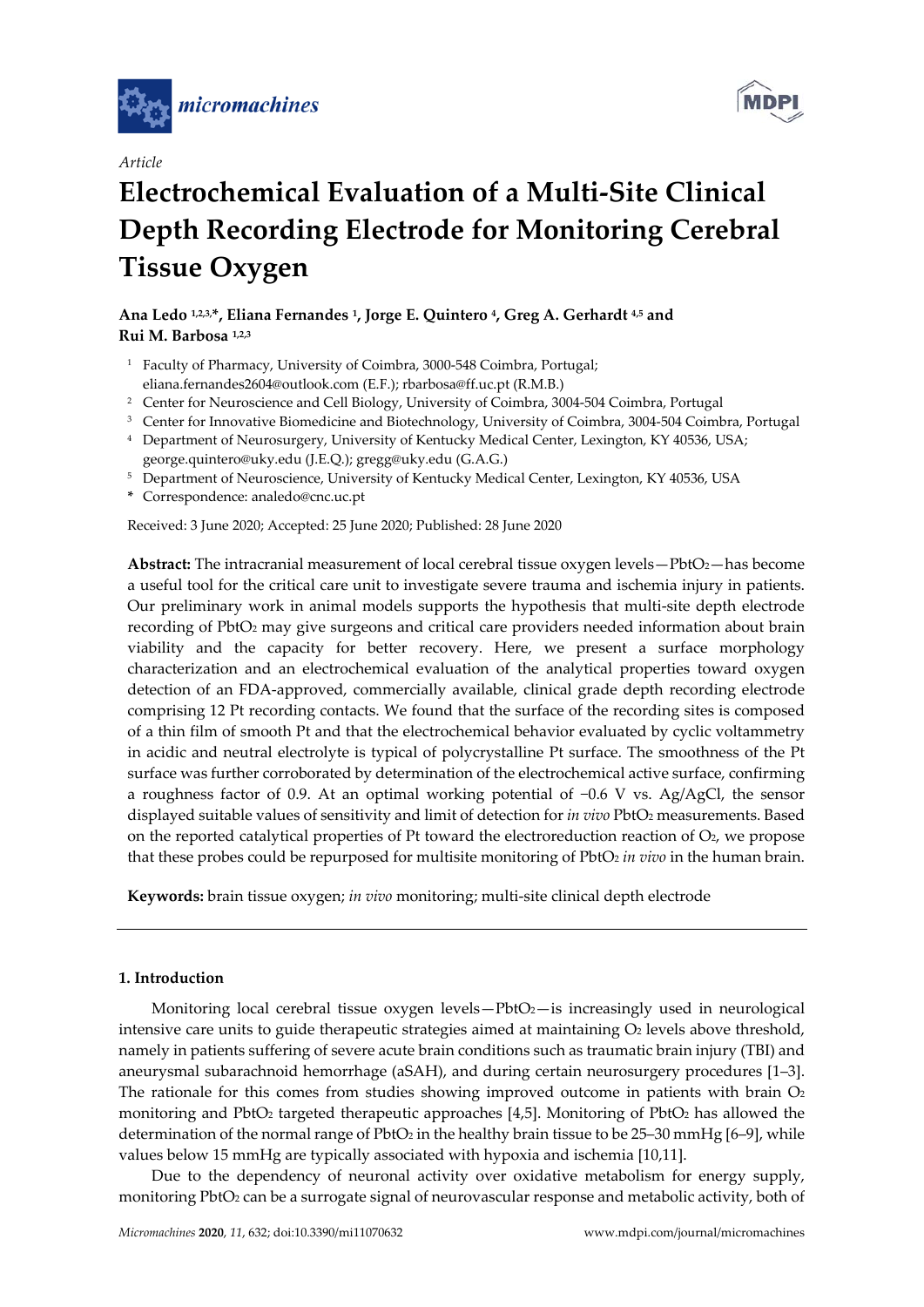which can become severely compromised in situations of acute brain injury [12,13]. In addition, cerebral ischemia is linked to the onset of secondary brain injury by predisposing brain tissue to an energetic crisis as well as contributing to the initiation of spreading cortical depolarizations [14,15]. These are all-or-none tissue level events characterized as near-complete breakdown of neuronal membrane potential which, in injured tissue, can initiate cell death cascades [16]. Finally, besides being a key metabolite in energy metabolism,  $O_2$  is also a substrate for multiple enzymes within cells and can act as a signal for genetic adaptation to situations of hypoxia, regulating gene expression via hypoxia‐inducible factor (HIF) dependent pathways [17].

Currently approved methods for clinical monitoring of PbtO<sub>2</sub> include invasive techniques such as amperometric sensors and optical sensors, and non‐invasive techniques such as those using near infrared spectroscopy (NIRS) [18]. NIRS does not directly measure O2, but rather the level of hemoglobin saturation within a given tissue volume [19]. Among the invasive techniques, the amperometric LICOX® probe by Integra® LifeScience is considered by some to be the gold standard for PbtO<sub>2</sub> monitoring [20]. This is a Clark-type sensor comprising cathode and anode electrodes encased in an 80  $\mu$ m-thick polyethylene membrane [21] across which tissue  $O_2$  diffuses to then be detected in an electrochemical reduction reaction, producing an analytical redox current signal. Optical probes such as Neurovent®-PTO by Raumedics® are based on fluorescence quenching by  $O_2$ of a probe [22]. Each one of these approaches has advantages and limitations, as expected with any other sensing technology. The amperometric and optical probes for focal PbtO2 and NIRS probes allow real‐time monitoring of brain oxygenation in patients with variable temporal and spatial resolution. Both focal probes are invasive and are single site recording devices, and thus positioning of the probe limits the information obtained. On the other hand, NIRS probes are non‐invasive and can assess several regions simultaneously but can experience contamination of the signal due to extracerebral circulation. Finally, focal PbtO<sub>2</sub> probes are considered the most effective bedside method for detection of cerebral ischemia, which is not true for NIRS probes due to lack of standardization between commercial devices and undetermined threshold for ischemia [23].

Platinum recording surfaces display excellent properties for both stimulation and recording electrodes [24]. Clinical grade intracranial recording electrodes used for invasive monitoring of brain tissue electrical activity are typically composed of Pt on the recording sites [25]. This includes strip and grid subdural multi‐electrode devices as well as intracranial multi‐site recording electrodes for depth recordings. Considering that Pt displays electrocatalytic behavior toward the electroreduction of O2 [26,27], we propose that clinical grade recording electrodes can be used for amperometric monitoring of PbtO<sub>2</sub>, an application that has not, to the best of our knowledge, been explored.

In the current work, we have characterized the electrochemical properties of an Auragen™ depth electrode (Integra® LifeScience, Princeton, NJ, USA) approved for brain mapping comprised of 12 cylindrical Pt recording sites. Furthermore, we investigated the analytical performance properties toward the reduction of  $O<sub>2</sub>$ . This is a critical first step towards the scaling up of our previous work in rodent models aimed at establishing fast sampling amperometry coupled to multisite electrodes as a tool for concurrent electrophysiology and electrochemistry in clinical settings such as the neurocritical care unit and neurosurgery.

#### **2. Materials and Methods**

Reagents and Solutions: All reagents used were analytical grade and obtained from Merck (Algés, Portugal). Unless otherwise stated, all *in vitro* electrode evaluations were performed in PBS Lite solution, 0.05 M, pH 7.4 with the following composition: 10 mM Na2HPO4, 40 mM NaH2PO4, and 100 mM NaCl. Saturated O2 solutions for electrode calibration were prepared by bubbling PBS with 100% O2 (Air Liquide, Algés, Portugal) for 20 min, resulting in an O2 solution of 1.3 mM concentration at 22 °C [28]. Removal of  $O_2$  from solutions was achieved by purging with N<sub>2</sub> (Air Liquide) for at least 20 min.

Auragen™ Depth Electrode: In the current study we used a clinical grade flexible Auragen™ depth electrode (ref. AU12D5L25) comprising 12 cylindrical Pt recording contacts with 2.5 mm in length and 5 mm spacing between consecutive recording sites (Figure S1) and gold connector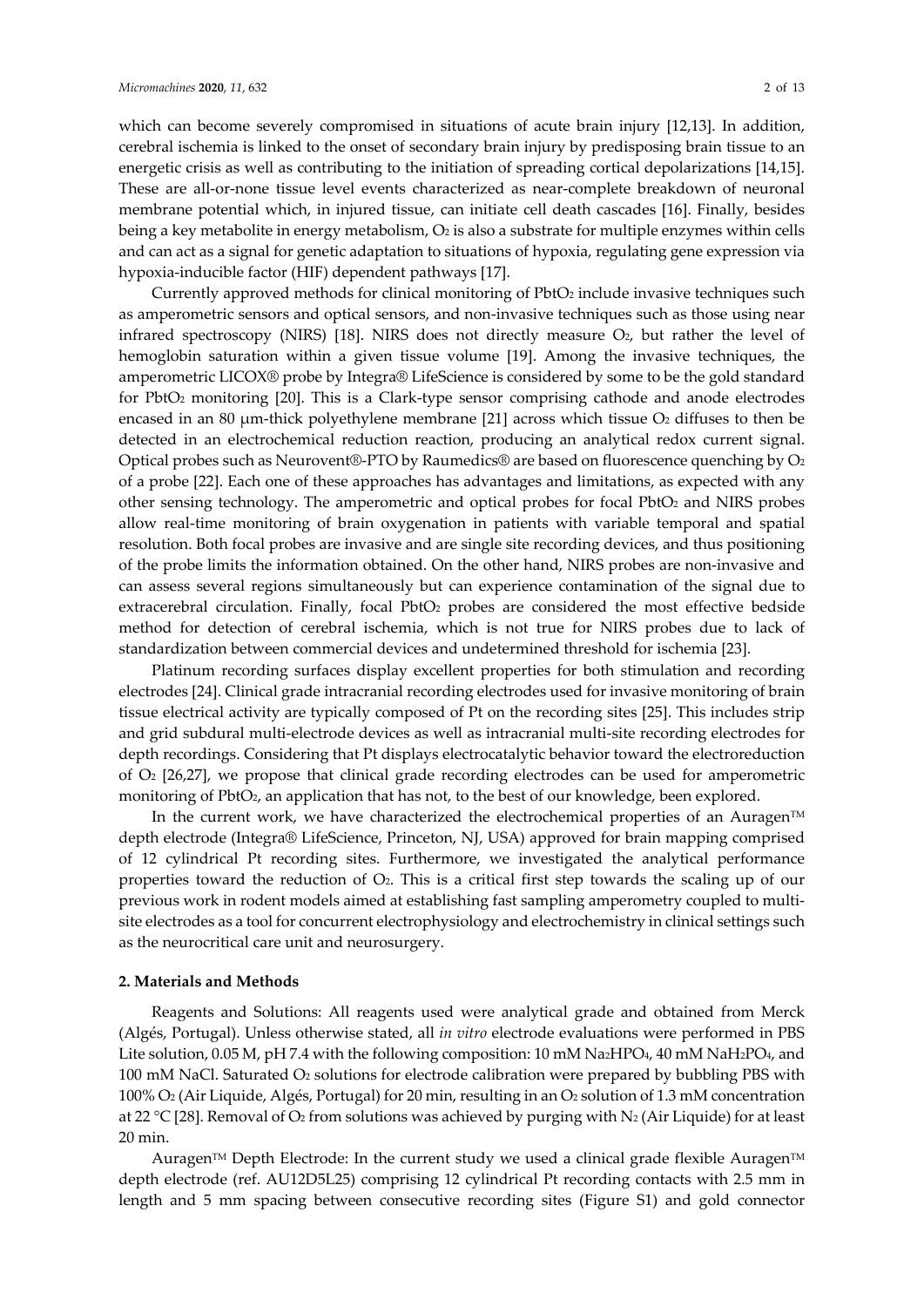contacts. The geometrical area of each lead was calculated to be 0.094 cm2 based on the measured diameter of 1.2 mm. The probe was used with no surface modifications or treatments.

Scanning Electron Microscopy and Elemental Composition Analysis: High-resolution scanning electron microscopy (SEM) was performed using a field emission scanning electron microscope coupled with energy dispersive X‐ray spectroscopy (EDS) (Zeiss Merlin coupled to a GEMINI II column). The elemental composition was obtained from backscattered electron detection using EDS at 10 keV (X‐Max, Oxford Instruments, High Wycombe, UK). Conductive carbon adhesive tabs were used to ground the electrode surface and secure the sample onto the specimen holder.

Electrochemical Instrumentation: Electrochemical characterization was performed on a MultiPalmSens4 Potentiostat equipped with a MUX8‐R2 Multiplexer (PalmSens BV, Houten, The Netherlands) and controlled by MultiTrace software (PalmSens BV, The Netherlands). We used a three‐electrode electrochemical cell comprising the depth electrode as working electrode, Ag/AgCl in 3M NaCl as reference electrode (RE‐5B, BAS Inc, West Lafayette, IN, USA) and a Pt wire as auxiliary electrode.

Electrode Calibration: The depth electrodes were calibrated to assess analytical performance toward O2 response. Calibrations were performed in 0.05 M PBS Lite pH 7.4 (20 mL) at room temperature (22 °C) with continuous stirring at low speed (240 rpm). Oxygen was removed by purging the solution with  $N_2$  for a minimum period of 20 min, after which the needle was removed from the solution and kept above the surface to decrease  $O<sub>2</sub>$  back-diffusion. Once a stable baseline was obtained, 8.25  $\mu$ M aliquots of the O<sub>2</sub> saturated solution were added in 7 consecutive repetitions (concentration range  $0-57.75 \mu M$ ). The mean recording display frequency was set at 4 Hz.

Data Analyses: Data analyses were performed using MultiTrace (PalmSens BV, Houten, The Netherlands), OriginPro 2016 (OriginLab, Northampton, MA, USA) and GraphPad 5.0 (GraphPad Software, San Diego, CA, USA). Values are given as the mean ± SD. The number of repetitions is indicated in each individual determination. The sensitivity of depth electrode sites towards  $O<sub>2</sub>$ reduction was determined by linear regression analysis in the range 0–60 μM. The limit of detection (LOD) was defined as the concentration that corresponds to a signal‐to‐noise ratio of 3, calculated using the expression:

#### $LOD = 3 \times SD/m$ ,

where SD is the standard deviation of the baseline (20 s interval) and m is the slope of the calibration curve obtained [29].

#### **3. Results**

#### *3.1. Characterization of the Electrode Surface—Morphology and Chemical Analysis*

To evaluate the morphology of the Pt surface of the depth electrode, we obtained SEM micrographs of recording sites. As shown in Figure 1A and B, the Pt surface or the recording site appears to be smooth. Higher amplification revealed that the Pt coverage is not completely uniform throughout the surface (Figure 1C). The elemental composition of the surface of the recording sites was analyzed by energy dispersive X-ray spectroscopy (EDS). As shown in Figure 1D, the active surface is primarily composed of Pt (approx. 80%), although C, O, and Al were also found to be present in lower proportions (approx. 9, 7, and 5%, respectively). To further investigate the composition of the surface, we determined the elemental composition of different regions of the surface, as indicated in Figure 1E. The lighter regions of the SEM (labeled "Spectrum 10" in Figure 1E) are composed primarily of Pt (approx. 93%) with some C contamination (Figure 1F), while the darker regions (labeled "Spectrum 9" in Figure 1E) are composed of Al and O (50 and 44%, respectively, Figure 1G). The pseudo‐color map of the relative distribution of different elements on the EDS‐analyzed surface (Figure 2) revealed that C is uniformly distributed over the surface and is likely a contaminant. Furthermore, Pt distribution is complimentary of that of Al and O, which overlap, suggesting that the Pt has been deposited over an aluminum oxide surface (most likely Al2O3), although small regions are not coated with Pt. Comparison of the surface morphology and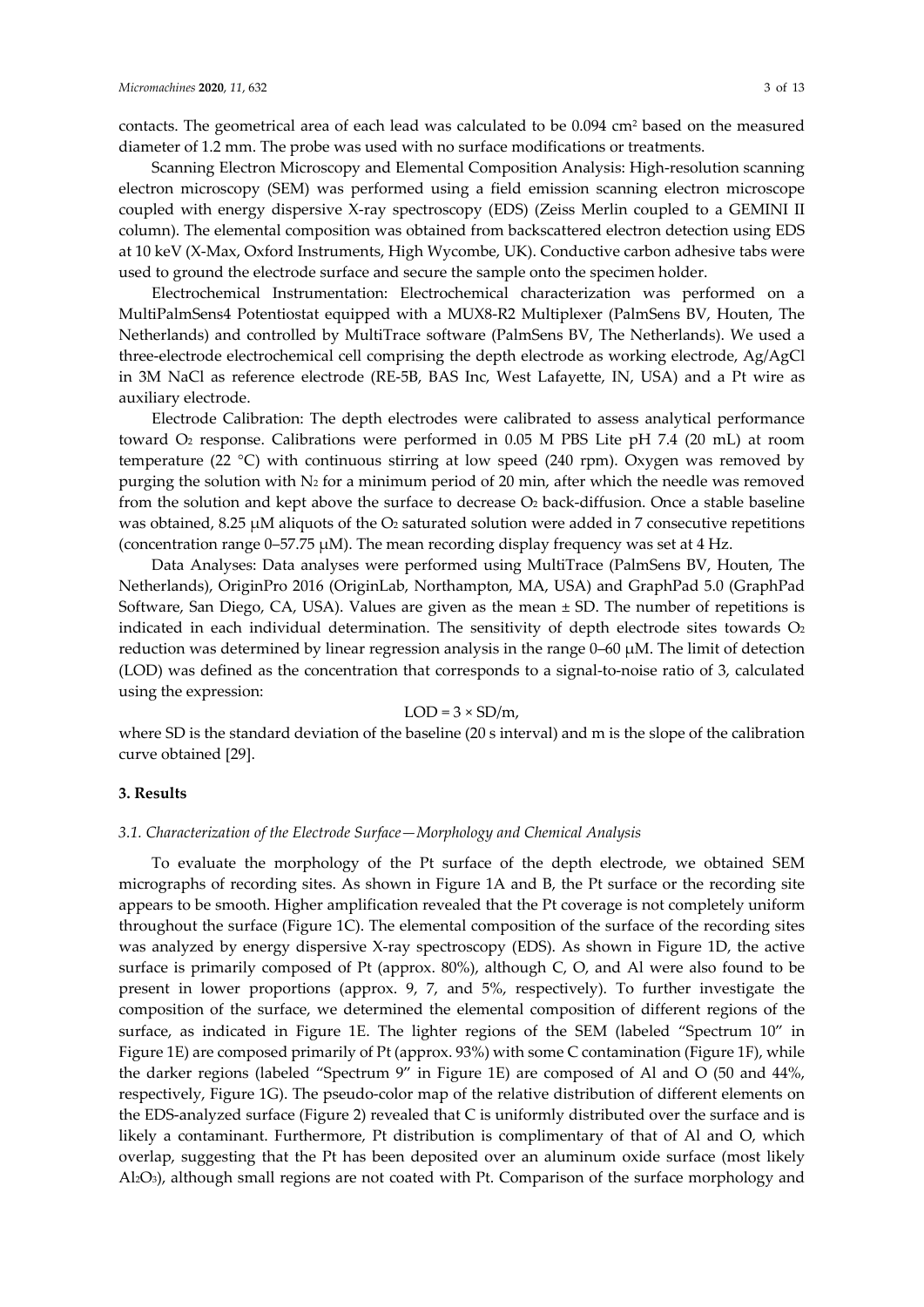elemental composition before and after electrochemical evaluation revealed no significant differences, indicating a stable Pt surface (Suppl. Figure S2).

#### *3.2. Electrochemical Active Surface Area*

A standard electrochemical redox couple was used to determine the electrochemical behavior of the Pt surface of the recording sites of the depth electrode. Cyclic voltammetry was carried out in 5.0 mM hexaamineruthenium (III) chloride (Ru(III)(NH3)6) in 0.5 M KCl solution at scan rates from 25 to 200 mV s<sup>-1</sup>. As shown in Figure 2, the cyclic voltammograms revealed a conventional cyclic voltammetry behavior with well‐defined symmetrical oxidation and reduction peaks appearing at 25 mV s‐1. In addition, both the anodic and cathodic peak currents (*I*p,a and *I*p,c, respectively) varied linearly with the square root of the scan rate (Figure 3 inset; R2 values of 0.999 for both *I*p,a and *I*p,c) indicating that the process was diffusion-controlled. The average  $I_{p,a}/I_{p,c}$  ratio was  $0.8 \pm 0.2$  (*n* = 12), which is close to the theoretical value of 1 for a totally reversible reaction [30]. The E<sub>1/2</sub> and E<sub>pa</sub> – E<sub>pc</sub> values were determined to be  $182 \pm 3$  mV and  $72 \pm 2$  mV ( $n = 12$ ), respectively.



**Figure 1.** (**A**) General view of a recording site on the AuragenTM Probe; (**B**) and (**C**) High‐resolution micrographs of the recording surface; (**D**) EDS elemental analysis of the surface (ROI indicated in inset with orange rectangle); (**E**) Different regions of the recording surface were targeted for EDS elemental analysis, indicated with red and yellow "+" signs, respectively; (**F**) and (**G**) show the elemental composition spectrum of the lighter (conductive) regions (predominantly Pt) and of the darker (non-conductive) region (predominantly Al and O), respectively.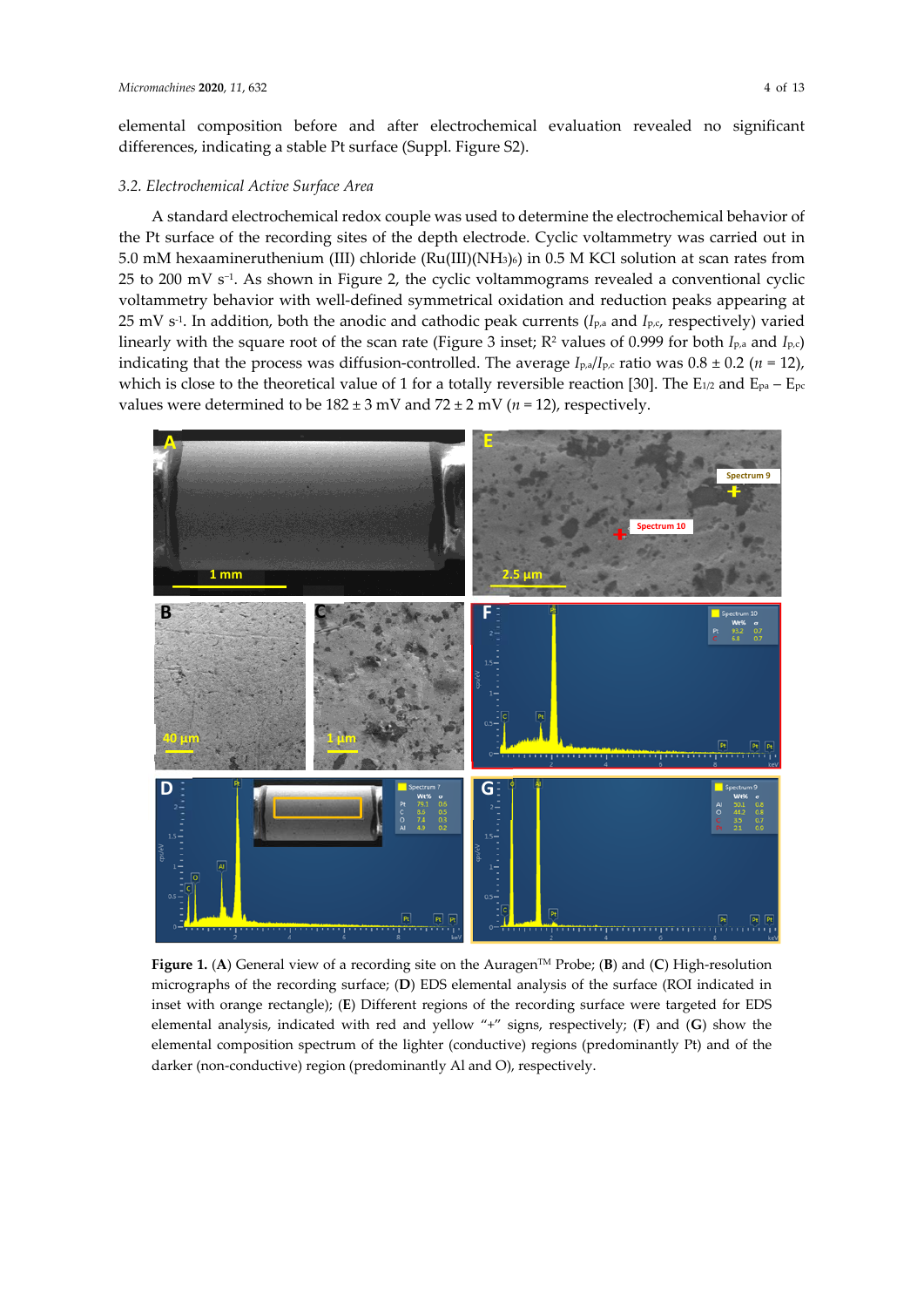

**Figure 2.** Pseudo‐color map of the relative distribution of different elements on the EDS analyzed surface. Blue—platinum; green—aluminum; red—carbon, yellow—oxygen. Pt and Al distribution are complementary. Note that Al and O overlap, suggesting Al-O as a substrate for the Pt overcoat. Uniform distribution of C is in line with contamination.



**Figure 3.** Reversible redox reaction of Ru(III)(NH3)6 in 0.5 M KCl at increasing scan rates (from 20 mV s<sup>−1</sup> in black to 200 mV s<sup>−1</sup> in green) and respective Ip vs.  $v^{1/2}$  plot for determination of the electrochemical surface area of the depth electrode recording site.

The electrochemically active surface area of the Pt recording sites was estimated using the Randles–Sevick equation for a reversible oxidation‐reduction reaction considering a diffusion coefficient of *D* = 7.1 × 10<sup>-6</sup> cm<sup>2</sup> s<sup>-1</sup> [31]. The calculated surface area was  $8.5 \times 10^{-2} \pm 1.0 \times 10^{-2}$  cm<sup>2</sup> corresponding to a surface roughness of  $0.90 \pm 0.1$  ( $n = 12$ ). This is in line with the smooth Pt surface observed in the SEM micrographs, as well as the Pt coverage determined from the EDS elemental analysis, which showed that the Pt coverage of the recording site is roughly 90% of the analyzed area, with Al and O making up most of the remaining area.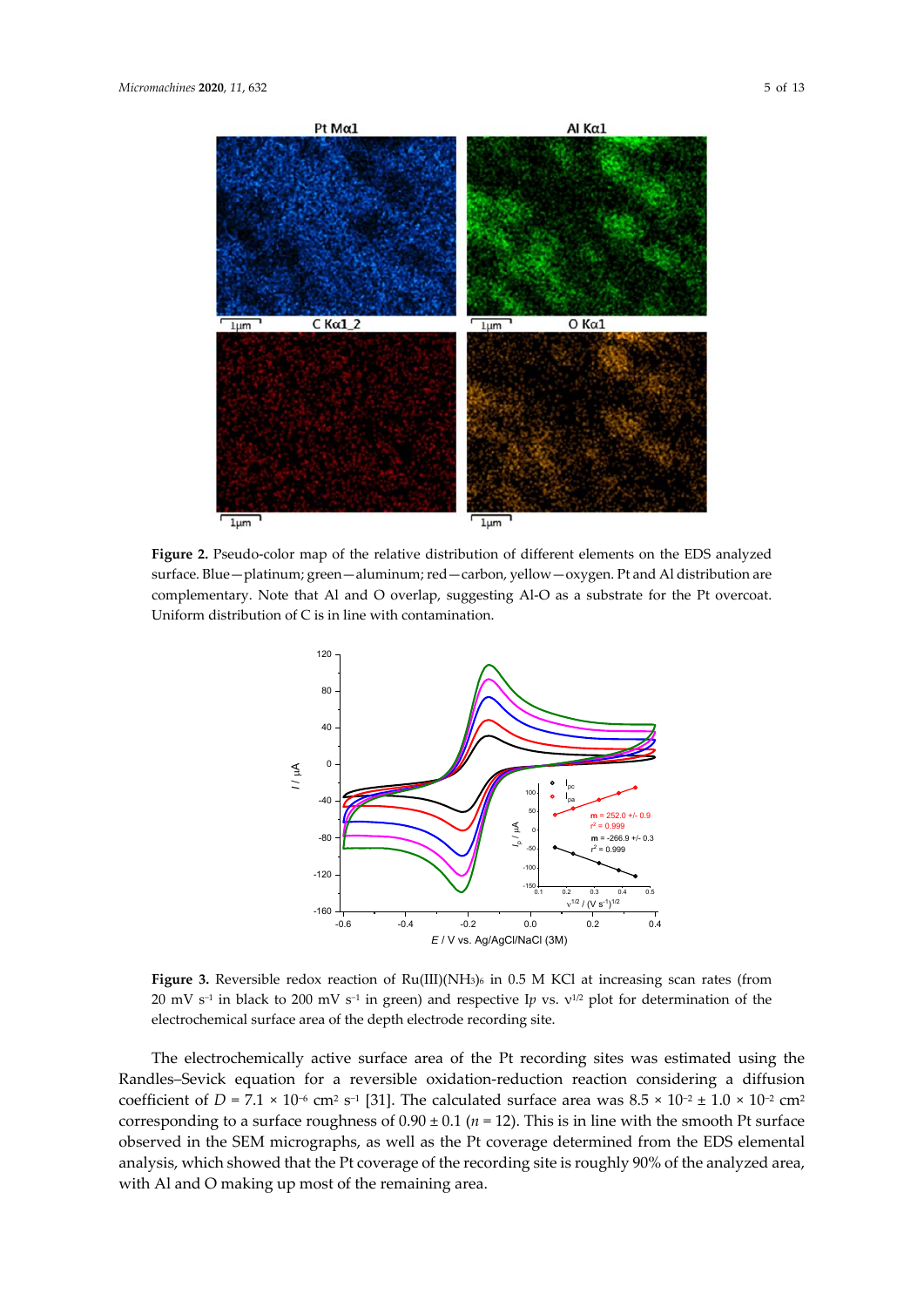#### *3.3. Electrochemical Behavior in Acidic Electrolyte and in Neutral PBS*

The well‐known characteristic cyclic voltammogram of Pt in acid solution was used to further examine the electrochemical behavior of the Pt recording site of the depth electrode. For this purpose, the probe was characterized by cyclic voltammetry in  $N_z$ -purged H<sub>2</sub>SO<sub>4</sub> (0.1 M). Figure 4A shows cyclic voltammograms recorded between −0.4 and 1.4 V *vs* Ag/AgCl at increasing scan rates (50–1000 mV s−1) of a single recording site. The typical cyclic voltammogram exhibited redox peaks at −0.08 and  $-0.2$  V. Furthermore, the presence of the three distinct peaks for H<sup>+</sup> desorption was clearly observed. An oxidation wave was observed for *E* > 0.5 V due to the formation of Pt oxide species Pt‐ O and Pt‐OH, and there is a strong reduction peak at about 0.52 V corresponding to oxide reduction.



**Figure 4.** Electrochemical behavior in acidic and neutral electrolyte media. (**A**) Successive cyclic voltammograms (25<sup>th</sup> scan) at increasing scan rates (50-1000 mV s<sup>-1</sup>) obtained in N2 saturated 0.1 M H2SO4, detailing the typical Pt oxide formation and reduction, proton adsorption (2 peaks) and desorption (3 peaks), and double layer zones. (**B**) Comparative CV plots (0.2 V s<sup>−</sup>1) recorded in N2‐ saturated 0.05 M, pH 7.4 PBS (black line) and N<sub>2</sub>-saturated 0.1 M, H<sub>2</sub>SO<sub>4</sub> (red line) highlighting the positive shift in hydrogen evolution potential and increasing currents for Pt‐oxide formation and reduction at lower pH on the Pt surface of the Integra Probe recording site.

We further characterized the electrode behavior in a neutral physiological-like media (0.05 M PBS Lite at pH 7.4), which simulates brain extracellular fluid. As shown in Figure 4B, increasing the electrolyte pH resulted in the expected negative shift in hydrogen adsorption/desorption and Pt‐O formation/reduction peaks as well as a decrease in peak current width. In both electrolytes, the potential window—that is, the potential range between molecular hydrogen evolution and the evolution of molecular oxygen—is approximately 1.5 V.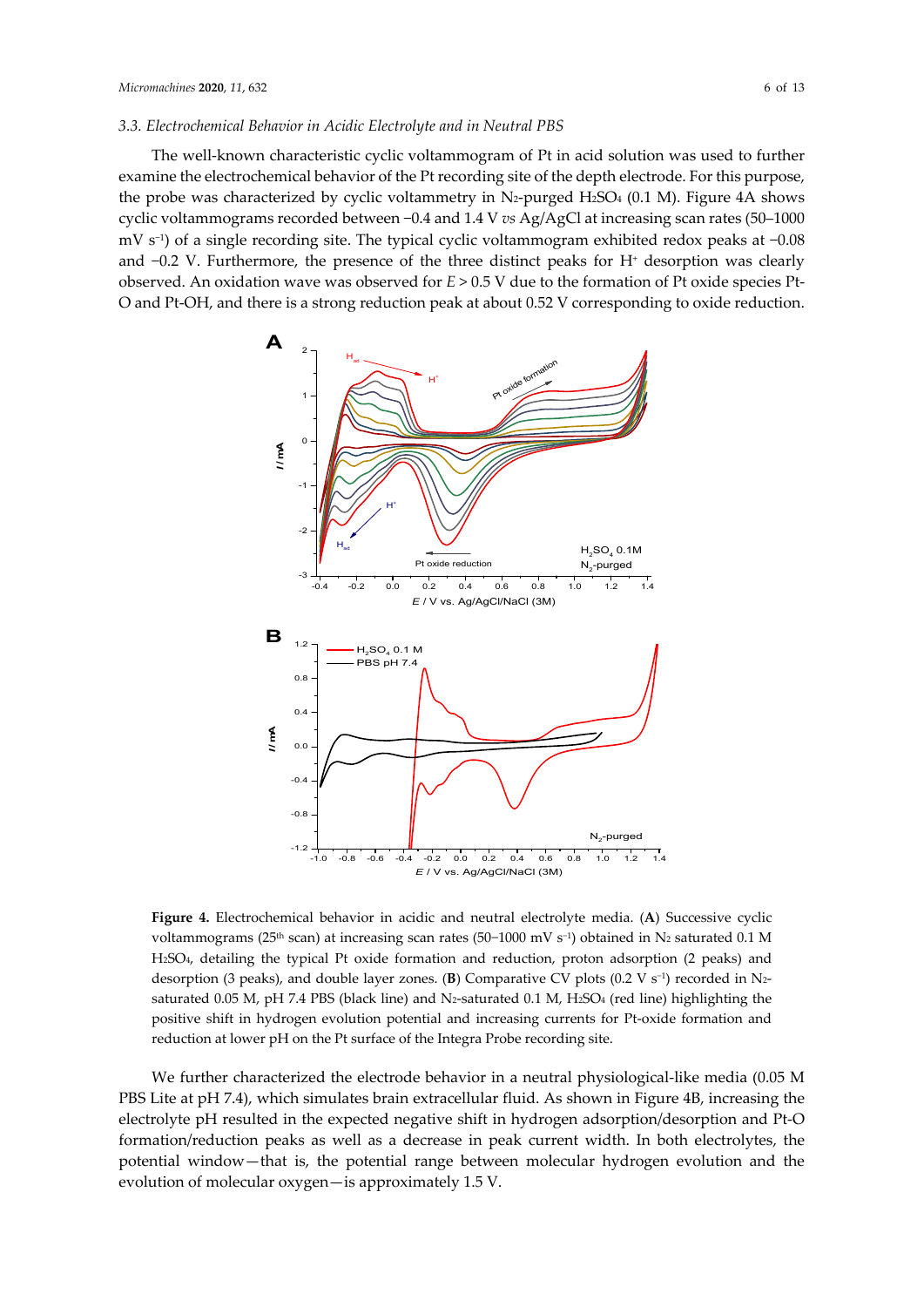#### *3.4. Electrochemical Impedance Spectroscopy*

Electrochemical impedance spectroscopy (EIS) allows the study of the physical and interfacial properties of electrochemical systems. Spectra were recorded in a N2-purged solution containing  $5 \text{mM K4[Fe(II)(CN)<sub>6</sub>}$  and  $5 \text{mM K3[Fe(III)(CN)<sub>6</sub>}$  in KCl 0.5M at room temperature by applying a sinusoidal wave of amplitude 10 mV between 100 kHz and 0.1 Hz (10 frequencies per decade) at the OCP (+0.24 V vs. Ag/AgCl). Before recording each spectrum, the electrode was held at this applied potential for 5 minutes.

The Bode plot (Figure 5A) and complex plane plot (Figure 5B) display the expected profile for a single step charge transfer process with diffusion of the reactants to the electrode surface. The complex plane plot shows the typical capacitive arc at high frequencies followed by a straight line (45°) at lower frequencies. The data were fitted to the Randles circuit [32] shown in the inset of Figure 5B, and consisting of the cell resistance (R1) in series with a combination of a constant phase element  $(Q_1)$  in parallel with the series combination of a charge transfer resistance  $(R_2)$  and a Warburg impedance element (*W*). The latter accounts for mass transferlimitations imposed by diffusion, which appear at lower frequencies. The values for the charge transfer resistance, Warburg coefficient and double layer capacitance from fitting to the equivalent electrical circuit are presented in Table 1.

The value of *Z*ʹ at 1 kHz is typically reported for impedance measurements on electrodes. In this work, the recording sites of the depth electrode showed a *Z*' value of  $5.4 \pm 1.3 \Omega$ ⋅cm<sup>2</sup> (77.4  $\pm$  20.6  $\Omega$ ) before area normalization) at 1 kHz.

**Table 1.** Summary of fitted parameter results for impedance spectroscopy measurements  $(N = 10)<sup>a</sup>$ .

| $R1(\Omega)$     | R2                      |                                                                                                 | n               | AW $(\Omega \cdot s^{-0.5})$ | Z at 1kHz                                   |
|------------------|-------------------------|-------------------------------------------------------------------------------------------------|-----------------|------------------------------|---------------------------------------------|
| $18.98 \pm 2.06$ | $133.5 \pm 33.4 \Omega$ | $47.39 \pm 37.99 \mu F s^{n-1}$                                                                 | $0.68 \pm 0.05$ | $257 + 14$                   | $77.44 \pm 20.55 \Omega$                    |
|                  |                         | $9.3 \pm 2.2$ * $\Omega$ cm <sup>2</sup> $0.65 \pm 0.49$ * mF s <sup>n-1</sup> cm <sup>-2</sup> |                 |                              | $5.4 \pm 1.3 \times \Omega$ cm <sup>2</sup> |



<sup>a</sup> Values shown with \* are normalized by calculated surface area.

**Figure 5.** *Cont.*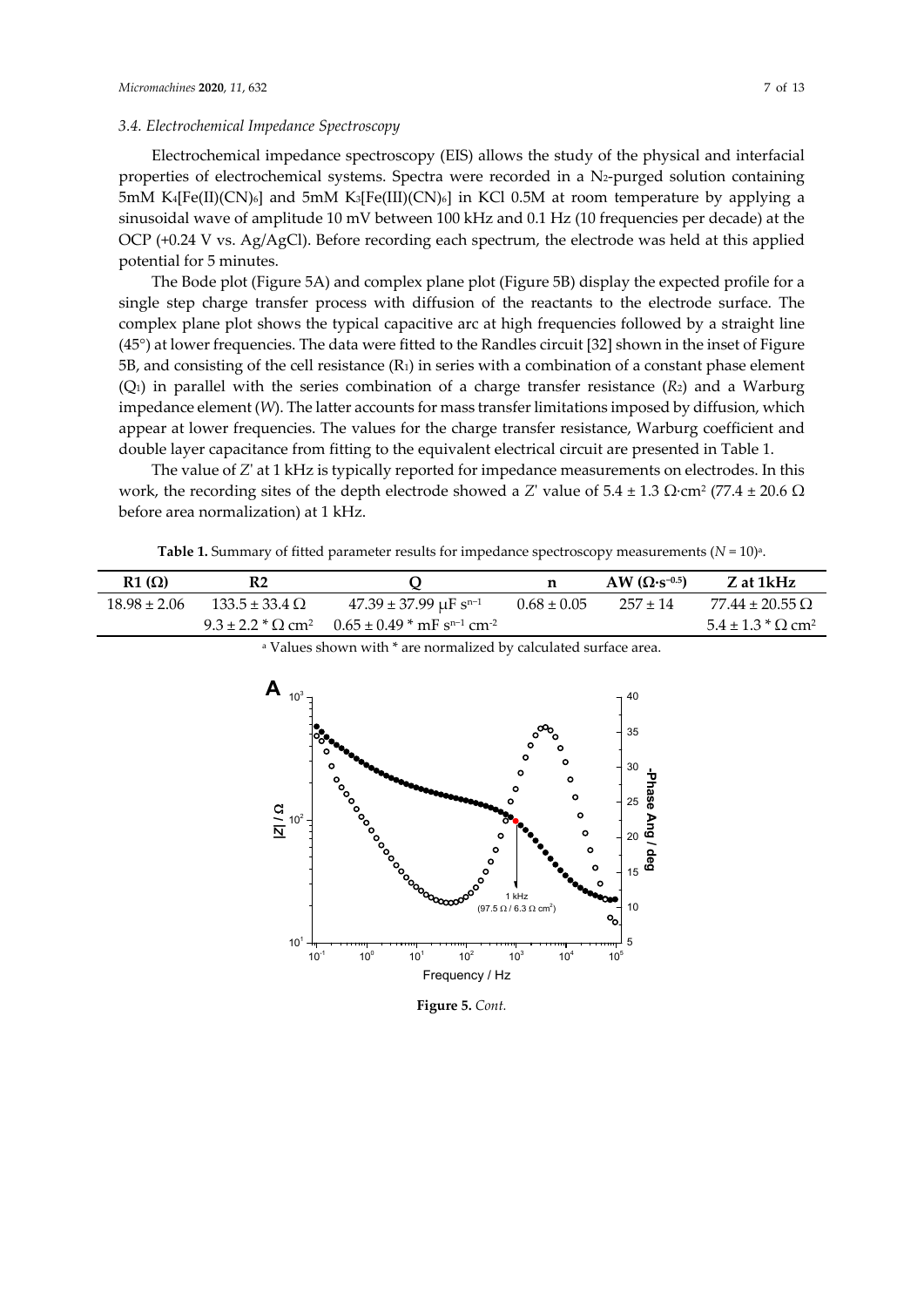

**Figure 5.** Electrochemical impedance spectroscopy measurements obtained in K4[Fe(II) (CN)6]/K3[Fe(III)(CN)6] (5mM) in KCl 0.5M. (**A**) Impedance−frequency plot (Bode plot). Filled circles represent |*Z*| values, and open circles are those obtained for the phase shift. The red circle highlights the |*Z*| value at 1 kHz. (**B**) Complex plane electrochemical impedance spectrum (Nyquist plot) of experimental data (open circles). Red line shows fitting to the electrical equivalent circuit shown in the inset. R1, solution resistance; R2, electron or charge transfer resistance; W, Warburg impedance element; Q, constant phase element.

#### *3.5. Oxygen Reduction Reaction at the Platinum Surface*

To determine the most suitable working potential for monitoring  $O_2$  *in vivo*, we performed calibrations of the depth electrode at applied potentials ranging from 0.0 to −0.8 V vs. Ag/AgCl. The slopes corrected for electrochemical surface area are plotted in Figure 6A, revealing an increase in sensitivity as the applied potential decreased from 0.0 to −0.8 V. Although it seems tempting to use the highest value of −0.8 V, as seen in Figure 6B, the increase in sensitivity is accompanied by an increase in the baseline current. Considering the expected low values of brain tissue  $O_2$  and variations in the μM range, to optimize resolution and LOD, we chose −0.6 V vs. Ag/AgCl as the optimal applied potential. In Figure 6C, we show a representative calibration recording and respective calibration curve (inset). We observed linearity for the concentration range 0–50 μM and mean sensitivity of −1.2 ± 0.2 A M−1∙cm−<sup>2</sup> and mean LOD of 0.4 ± 0.1 μM (*n* = 4).



**Figure 6.** *Cont.*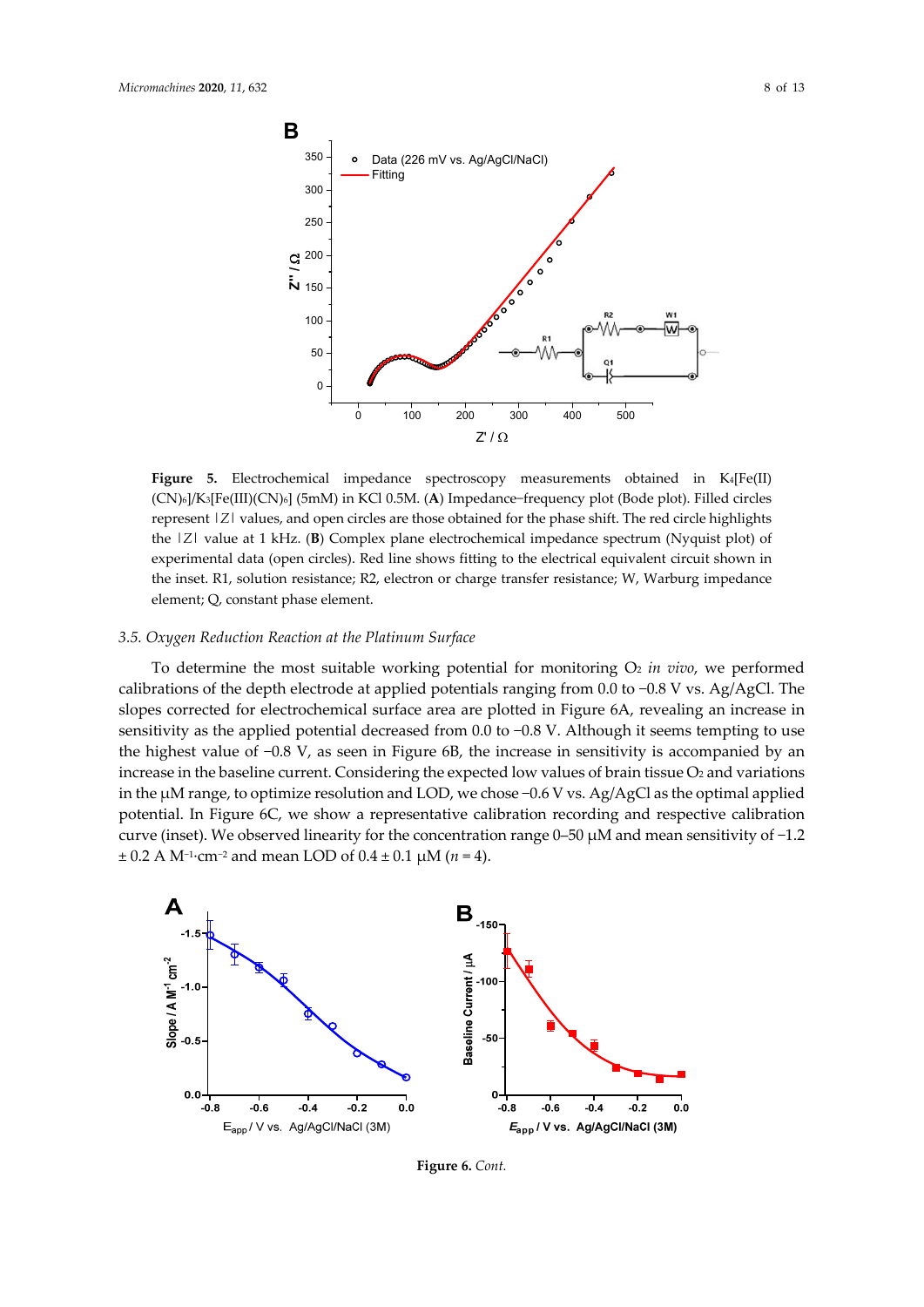



Figure 6. Electrochemical behavior of O<sub>2</sub> reduction at the depth probe surface. (A) Average sensitivity as a function of the applied potential, obtained from calibration of 4 sites in PBS. (**B**) Average baseline current as a function of the applied potential, obtained in N2‐purged PBS. (**C**) Representative calibration obtained at −0.6 V vs. Ag/AgCl and the calibration curve (inset) of a single recording site of the Integra probe.  $n = 4$ .

#### **4. Discussion**

Platinum surfaces are of paramount importance in applications such as those involving neural interfacing and design of electrochemical sensors and biosensors [24]. In the present study, we have investigated the electrochemical properties of a clinical depth recording electrode, in particular its suitability for monitoring  $pO_2$  in brain tissue.

It is commonly accepted that PbtO<sub>2</sub> reflects changes in metabolism and cerebrovascular response and monitoring this parameter has become increasingly standardized in neurocritical care [33]. Currently available probes for monitoring PbtO2 *in situ* in patients include the Clark‐type amperometric Licox® probe and the Neurovent®‐PTO optical probe, both of which are single site recording devices [21,22]. Based on our previous experience with multisite Pt microelectrode arrays, we propose that clinical multisite recording electrodes such as the depth probe used here may be suitable for monitoring PbtO<sub>2</sub> from multiple sites in the brain, offering a more integrated vision of brain oxygenation.

The morphological evaluation of the recording surface of the depth electrode revealed a smooth surface of Pt over what appears to be an Al-oxide substrate, most likely Al<sub>2</sub>O<sub>3</sub>. The Pt coverage was shown not to be complete, accounting for roughly 90% of the surface area. This was further corroborated by determination of the electroactive surface area, which indicated a roughness factor of 0.9.

The electrochemical characterization of the Pt surface performed by cyclic voltammetry in acidic media revealed redox peaks at −0.08 and −0.2 V, which could be attributed to strong and weak proton adsorption on Pt surfaces with (100) and (110) basal planes of a polycrystalline structure, respectively [34,35]. Furthermore, the presence of the three distinct peaks for  $H^+$  desorption indicates a highquality Pt surface [35,36]. An oxidation wave is observed for *E* > 0.5 V due to the formation of Pt oxide species Pt-O and Pt-OH, and there is a strong reduction peak at about 0.52 V corresponding to oxide reduction. Furthermore, the potential window of 1.5V did not widen in buffered aqueous solution corroborating the smooth structure of the Pt surface as nanostructure surfaces tend to show an increase in the potential width in neutral vs. acid media [35].

The electrochemical impedance spectroscopy revealed that the value of *Z*' was 77.4  $\pm$  20.6  $\Omega$  at 1 kHz, a value that is slightly lower than that reported for a Pt/Ir depth electrode with similar recording surface area [37], and much lower than that reported in our previous study (0.2 MΩ) for a smooth thin-film Pt microelectrode array [26]. As impedance is inversely proportional to recording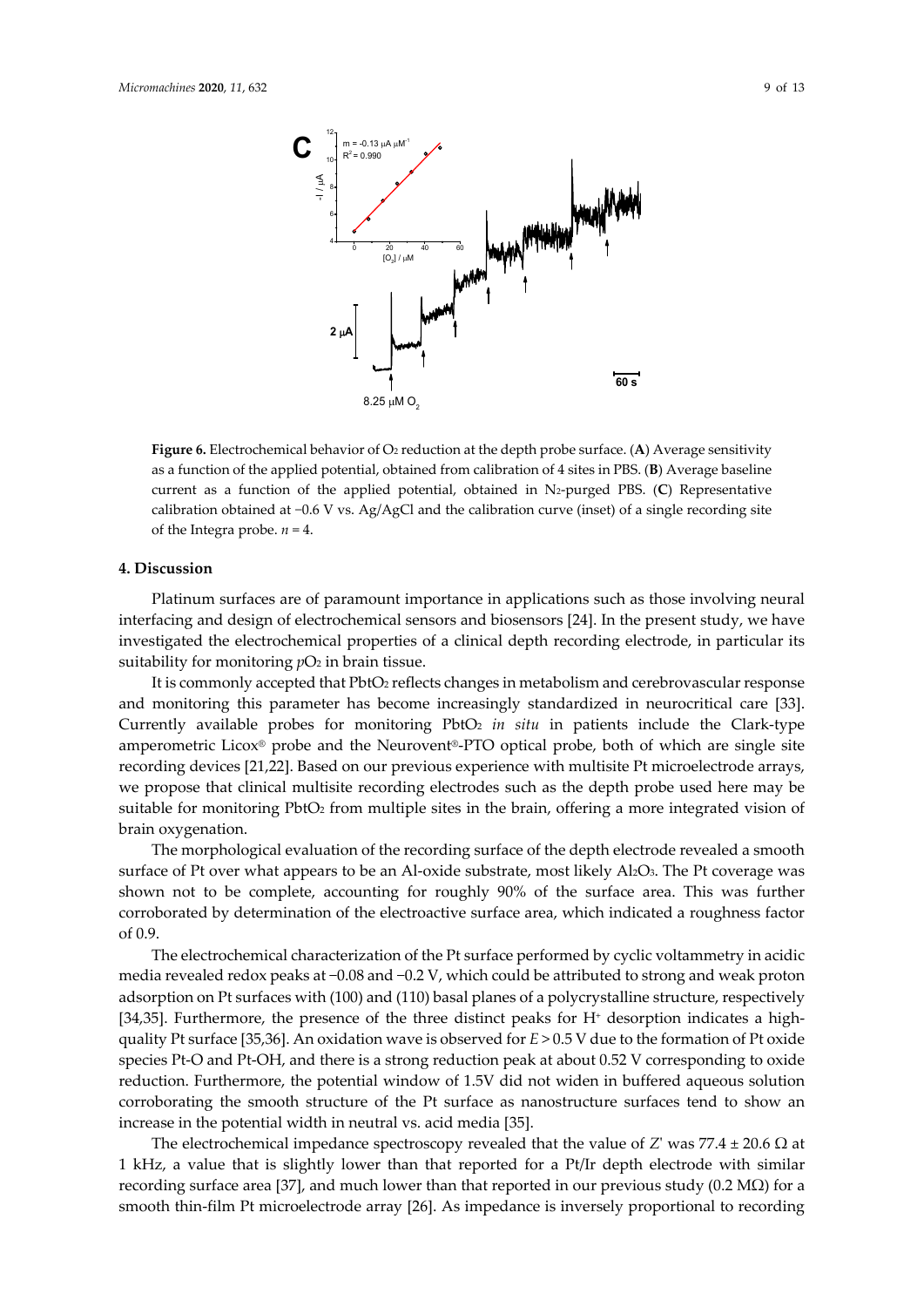site size but should be low as to decrease noise in recording [25,38]. In microelectrodes, where high impedance due to size can become a limiting factor, surface area is typically increased through roughening or functionalization [39,40].

The evaluation of the analytical performance toward the oxygen reduction reaction revealed that the optimal working potential for monitoring  $O_2$  is  $-0.6V$  vs. Ag/AgCl, in line with our previous observations. However, we found that the sensitivity was slightly lower than our previously reported value for thin-film Pt microelectrode arrays  $(3.2 \pm 0.5 \text{ A M}^{-1} \text{ cm}^{-2})$ , while the LOD is in a similar range as previously reported value of  $0.3 \pm 0.2 \mu M$  [26]. This supports the suitability of the present probe to monitor changes in PbtO<sub>2</sub> in *vivo* in brain tissue, where basal values have been found to be approx. 30 μM [41]. We have previously shown that Pt electrode surfaces are optimal for the electrochemical reduction of  $O<sub>2</sub>$ , allowing direct and real-time monitoring of Pbt $O<sub>2</sub>$  in brain tissue in rodent models [26]. Further validation of PbtO2 monitoring in using this depth recording electrode will be carried out in a swine model.

Considering that brain cerebrovascular function and neurometabolism are coupled to neuronal activity, there is great interest in simultaneous monitoring of electrical activity and PbtO<sub>2</sub>, as changes in PbtO2 result from both cerebral blood flow and oxidative metabolism [42–44]. Currently available invasive technology requires that two separate probes be implanted in distinct brain regions [45], which greatly hinders the establishment of correlations between changes in tissue oxygenation and neural activity. In line with previous observations [46–48], we demonstrated that high frequency amperometry can concurrently report PbtO2 and local field potential related currents *in vivo* in a rodent model of seizures [49]. Combined with other studies using enzyme‐based biosensors and the same methodological approach, strong evidence supports that the high frequency component (>1 Hz) of an amperometric signal is a surrogate signal for local field potential [47,48,50]. This is an attractive approach toward simultaneous monitoring of electrical and chemical activity *in vivo* in brain tissue using a seamless methodology (amperometry) and a single probe that may have multiple recording sites [51].

#### **5. Conclusions**

We present an electrochemical evaluation of the analytical properties toward oxygen detection of a clinical grade depth recording electrode comprising 12 Pt recording contacts. Based on the reported catalytical properties of Pt toward the electroreduction reaction of  $O<sub>2</sub>$ , we propose that these probes could be repurposed for multisite monitoring of PbtO<sub>2</sub> in vivo in the human brain. We found that the surface of the recording sites is composed of a thin film of smooth Pt and that the electrochemical behavior evaluated by cyclic voltammetry in acidic and neutral electrolytes is typical of a polycrystalline Pt surface. The smoothness of the Pt surface was further corroborated by determination of the electrochemical active surface, confirming a roughness factor of 0.9. At an optimal working potential of −0.6 V vs. Ag/AgCl, the sensor displayed suitable values of sensitivity and LOD, supporting its capability for monitoring PbtO<sub>2</sub> in *vivo* in the brain. The repurposing of these probes from electrophysiology to electrochemical detection of  $O<sub>2</sub>$  will allow seamless multisite monitoring of PbtO<sub>2</sub> in clinical setting, which holds promise in the context of multimodal monitoring in neurocritical care where PbtO2 has become increasingly standardized following evidence of improved patient outcomes when PbtO<sub>2</sub> targeted therapeutic approaches are used.

**Supplementary Materials:** The following are available online at www.mdpi.com/2072‐666X/11/07/0632/s1. Figure S1: Photograph and detail of the Aurogen® probe used in the present study; Figure S2: SEM and EDS analysis of depth probe before and after electrochemical evaluation

**Author Contributions:** Conceptualization, A.L., G.A.G., and R.M.B.; methodology, A.L. and R.M.B.; formal analysis, A.L. and E.F.; investigation, A.L. and E.F.; resources J.E.Q. and G.A.G.; writing—original draft preparation, A.L.; writing—review and editing, J.E.Q., G.A.G., and R.M.B.; supervision, A.L. and R.M.B.; funding acquisition, R.M.B. and G.A.G. All authors have read and agreed to the published version of the manuscript.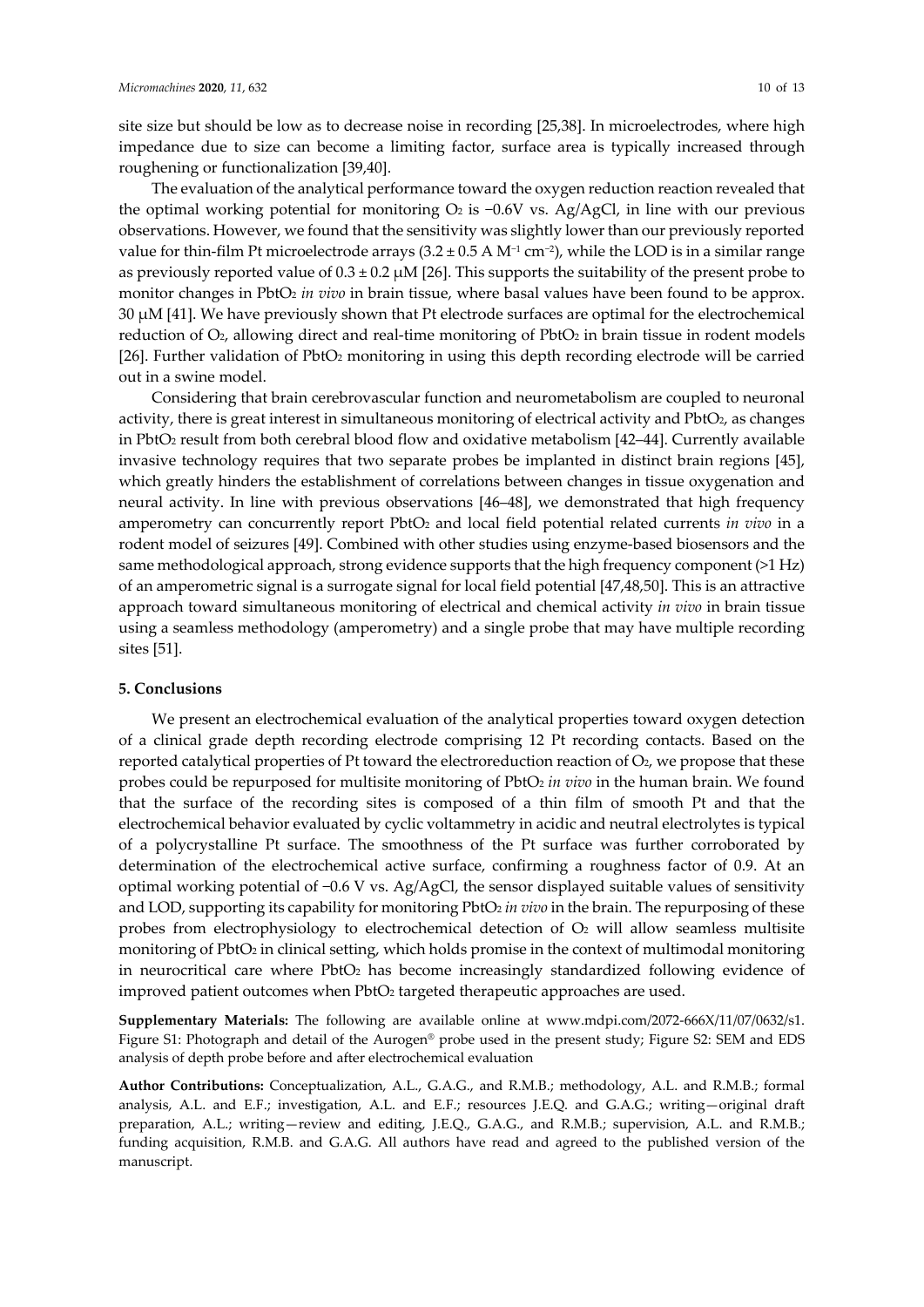**Funding:** This work was financed by the European Regional Development Fund (ERDF) through the COMPETE 2020 – Operational Programme for Competitiveness and Internationalization and Portuguese national funds via FCT – Fundação para a Ciência e Tecnologia, under projects POCI‐01‐0145‐FEDER‐028261 and UIDB/04539/2020.

**Acknowledgments:** Additional support was provided through the University of Kentucky Brain Restoration Center and the Integra electrodes were provided in‐kind by Integra LifeSciences.

**Conflicts of Interest:** The authors declare no conflict of interest.

### **References**

- 1. Tasneem, N.; Samaniego, E.A.; Pieper, C.; Leira, E.C.; Adams, H.P.; Hasan, D.; Ortega‐Gutierrez, S. Brain Multimodality Monitoring: A New Tool in Neurocritical Care of Comatose Patients. *Crit. Care Res. Pract.* **2017**, *2017*, 1–8, doi:10.1155/2017/6097265.
- 2. Scheeren, T.W.L.; Kuizenga, M.H.; Maurer, H.; Struys, M.M.R.F.; Heringlake, M. Electroencephalography and Brain Oxygenation Monitoring in the Perioperative Period. *Anesth. Analg.* **2019**, *128*, 265–277, doi:10.1213/ANE.0000000000002812.
- 3. Lang, E.W.; Jaeger, M. Systematic and comprehensive literature review of publications on direct cerebral oxygenation monitoring. *Open Crit. Care Med. J.* **2013**, *6*, 1–24, doi:10.2174/1874828701306010001.
- 4. Bohman, L.E.; Pisapia, J.M.; Sanborn, M.R.; Frangos, S.; Lin, E.; Kumar, M.; Park, S.; Kofke, W.A.; Stiefel, M.F.; Leroux, P.D.; et al. Response of brain oxygen to therapy correlates with long‐term outcome after subarachnoid hemorrhage. *Neurocrit. Care* **2013**, *19*, 320–328, doi:10.1007/s12028‐013‐9890‐6.
- 5. Stiefel, M.F.; Spiotta, A.; Gracias, V.H.; Garuffe, A.M.; Guillamondegui, O.; Maloney‐Wilensky, E.; Bloom, S.; Grady, M.S.; LeRoux, P.D. Reduced mortality rate in patients with severe traumatic brain injury treated with brain tissue oxygen monitoring. *J. Neurosurg.* **2005**, *103*, 805–811, doi:10.3171/jns.2005.103.5.0805.
- 6. Maas, A.I.; Fleckenstein, W.; de Jong, D.A.; van Santbrink, H. Monitoring cerebral oxygenation Experimental studies and preliminary clinical results of continuous monitoring of cerebrospinal fluid and brain tissue oxygen tension. *Acta Neurochir. Suppl. (Wien)* **1993**, *59*, 50–57, doi:10.1007/978‐3‐7091‐9302‐0\_9.
- 7. Rosner, M.J.; Zauner, A.; Bullock, M.R.R.; Levy, M.L. Clinical experience with 118 brain tissue oxygen partial pressure catheter probes: Comments. *Neurosurgery* **1998**, *43*, 1094–1095, doi:10.1097/00006123‐ 199811000‐00047.
- 8. Maas, A.I.R.; Fleckenstein, W.; de Jong, D.A.; Wolf, M. Effect of Increased ICP and Decreased Cerebral Perfusion Pressure on Brain Tissue and Cerebrospinal Fluid Oxygen Tension. In Proceedings of the Intracranial Pressure VIII; Avezaat, C.J.J., van Eijndhoven, J.H.M., Maas, A.I.R., Tans, J.T.J., Eds.; Springer: Berlin/Heidelberg, Germany, 1993; pp. 233–237.
- 9. Kiening, K.L.; Unterberg, A.W.; Bardt, T.F.; Schneider, G.H.; Lanksch, W.R. Monitoring of cerebral oxygenation in patients with severe head injuries: Brain tissue PO2 versus jugular vein oxygen saturation. *J. Neurosurg.* **1996**, *85*, 751–757, doi:10.3171/jns.1996.85.5.0751.
- 10. Bratton, S.L.; Chestnut, R.M.; Ghajar, J.; McConnell Hammond, F.F.; Harris, O.A.; Hartl, R.; Manley, G.T.; Nemecek, A.; Newell, D.W.; Rosenthal, G.; et al. X. Brain Oxygen Monitoring and Thresholds. *J. Neurotrauma* **2007**, *24*, S‐65–S‐70, doi:10.1089/neu.2007.9986.
- 11. Bhatia, A.; Gupta, A.K. Neuromonitoring in the intensive care unit. II. Cerebral oxygenation monitoring and microdialysis. *Intensive Care Med.* **2007**, *33*, 1322–1328, doi:10.1007/s00134‐007‐0660‐9.
- 12. Salehi, A.; Zhang, J.H.; Obenaus, A. Response of the cerebral vasculature following traumatic brain injury. *J. Cereb. Blood Flow Metab.* **2017**, *37*, 2320–2339, doi:10.1177/0271678X17701460.
- 13. Zhou, T.; Kalanuria, A. Cerebral Microdialysis in Neurocritical Care. *Curr. Neurol. Neurosci. Rep.* **2018**, *18*, doi:10.1007/s11910‐018‐0915‐6.
- 14. Oddo, M.; Levine, J.M.; MacKenzie, L.; Frangos, S.; Feihl, F.; Kasner, S.E.; Katsnelson, M.; Pukenas, B.; MacMurtrie, E.; Maloney‐Wilensky, E.; et al. Brain hypoxia is associated with short‐term outcome after severe traumatic brain injury independently of intracranial hypertension and low cerebral perfusion pressure. *Neurosurgery* **2011**, *69*, 1037–1045, doi:10.1227/NEU.0b013e3182287ca7.
- 15. Dreier, J.P.; Fabricius, M.; Ayata, C.; Sakowitz, O.W.; William Shuttleworth, C.; Dohmen, C.; Graf, R.; Vajkoczy, P.; Helbok, R.; Suzuki, M.; et al. Recording, analysis, and interpretation of spreading depolarizations in neurointensive care: Review and recommendations of the COSBID research group. *J. Cereb. Blood Flow Metab.* **2017**, *37*, 1595–1625, doi:10.1177/0271678X16654496.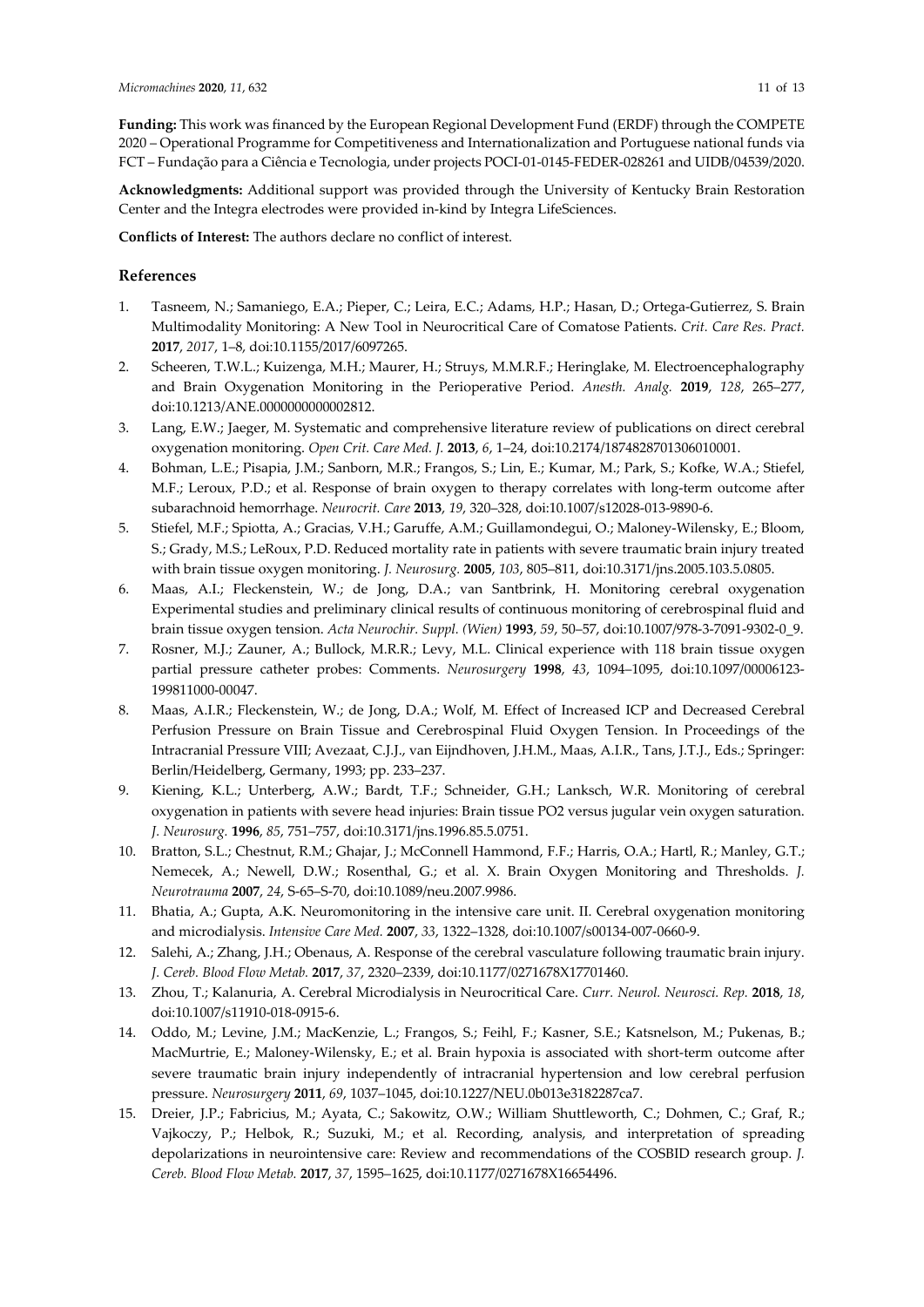- 16. Hartings, J.A. Spreading depolarization monitoring in neurocritical care of acute brain injury. *Curr. Opin. Crit. Care* **2017**, *23*, 94–102, doi:10.1097/MCC.0000000000000395.
- 17. Metzen, E.; Ratcliffe, P.J. HIF hydroxylation and cellular oxygen sensing. *Biol. Chem.* **2004**, *385*, 223–230, doi:10.1515/BC.2004.016.
- 18. De Georgia, M.A. Brain Tissue Oxygen Monitoring in Neurocritical Care. *J. Intensive Care Med.* **2015**, *30*, 473–483, doi:10.1177/0885066614529254.
- 19. Murkin, J.M.; Arango, M. Near‐infrared spectroscopy as an index of brain and tissue oxygenation. *Br. J. Anaesth.* **2009**, *103*, 3–13, doi:10.1093/bja/aep299.
- 20. Huschak, G.; Hoell, T.; Hohaus, C.; Kern, C.; Minkus, Y.; Meisel, H.‐J. Clinical Evaluation of a New Multiparameter Neuromonitoring Device: Measurement of Brain Tissue Oxygen, Brain Temperature, and Intracranial Pressure. *J. Neurosurg. Anesthesiol.* **2009**, *21*, 155–160, doi:10.1097/ANA.0b013e31818f2eac.
- 21. Stewart, C.; Haitsma, I.; Zador, Z.; Hemphill, J.C.; Morabito, D.; Manley, G.; Rosenthal, G. The new licox combined brain tissue oxygen and brain temperature monitor: Assessment of in vitro accuracy and clinical experience in severe traumatic brain injury. *Neurosurgery* **2008**, *63*, 1159–1164, doi:10.1227/01.NEU.0000333265.19131.7C.
- 22. Dmitriev, R.I.; Papkovsky, D.B. Optical probes and techniques for O 2 measurement in live cells and tissue. *Cell. Mol. Life Sci.* **2012**, *69*, 2025–2039, doi:10.1007/s00018‐011‐0914‐0.
- 23. Kirkman, M.A.; Smith, M. Brain Oxygenation Monitoring. *Anesthesiol. Clin.* **2016**, *34*, 537–556, doi:10.1016/j.anclin.2016.04.007.
- 24. Cowley, A.; Woodward, B. A healthy future: Platinum in medical applications platinum group metals enhance the quality of life of the global population. *Platin. Met. Rev.* **2011**, *55*, 98–107, doi:10.1595/147106711X566816.
- 25. Cogan, S.F. Neural Stimulation and Recording Electrodes. *Annu. Rev. Biomed. Eng.* **2008**, *10*, 275–309, doi:10.1146/annurev.bioeng.10.061807.160518.
- 26. Ledo, A.; Lourenço, C.F.; Laranjinha, J.; Brett, C.M.A.; Gerhardt, G.A.; Barbosa, R.M. Ceramic‐Based Multisite Platinum Microelectrode Arrays: Morphological Characteristics and Electrochemical Performance for Extracellular Oxygen Measurements in Brain Tissue. *Anal. Chem.* **2017**, *89*, 1674–1683, doi:10.1021/acs.analchem.6b03772.
- 27. Wu, J.; Yang, H. Platinum‐based oxygen reduction electrocatalysts. *Acc. Chem. Res.* **2013**, *46*, 1848–1857, doi:10.1021/ar300359w.
- 28. Sander, R. Compilation of Henry's law constants (version 4.0) for water as solvent. *Atmos. Chem. Phys.* **2015**, *15*, 4399–4981, doi:10.5194/acp‐15‐4399‐2015.
- 29. Mocak, J.; Bond, A.M.; Mitchell, S.; Scollary, G. A statistical overview of standard (IUPAC and ACS) and new procedures for determining the limits of detection and quantification: Application to voltammetric and stripping techniques (Technical Report). *Pure Appl. Chem.* **1997**, *69*, 297–328, doi:10.1351/pac199769020297.
- 30. Bard, A.J.; Faulkner, L.R. Electrochemical methods: Fundamentals and applications. In *Electrochemical Methods: Fundamentals and Applications*; John Wiley & Sons, Inc: New York, NY, USA, 2000, ISBN 0‐471‐ 04372‐9.
- 31. Licht, S.; Cammarata, V.; Wrighton, M.S. Direct measurements of the physical diffusion of redox active species: Microelectrochemical experiments and their simulation. *J. Phys. Chem.* **1990**, *94*, 6133–6140, doi:10.1021/j100378a090.
- 32. Randles, J.E.B. Kinetics of rapid electrode reactions. *Discuss. Faraday Soc.* **1947**, *1*, 11, doi:10.1039/df9470100011.
- 33. Vedantam, A.; Gopinath, S.P.; Robertson, C.S. Acute Management of Traumatic Brain Injury. In *Rehabilitation After Traumatic Brain Injury*; Elsevier Amsterdam, The Netherlands, 2019; pp. 1–11.
- 34. Chen, D.; Tao, Q.; Liao, L.W.; Liu, S.X.; Chen, Y.X.; Ye, S. Determining the Active Surface Area for Various Platinum Electrodes. *Electrocatalysis* **2011**, *2*, 207–219, doi:10.1007/s12678‐011‐0054‐1.
- 35. Daubinger, P.; Kieninger, J.; Unmüssig, T.; Urban, G.A. Electrochemical characteristics of nanostructured platinum electrodes‐A cyclic voltammetry study. *Phys. Chem. Chem. Phys.* **2014**, *16*, 8392–8399, doi:10.1039/c4cp00342j.
- 36. Inzelt, G.; Berkes, B.B.; Kriston, Á. Electrochemical nanogravimetric studies of adsorption, deposition, and dissolution processes occurring at platinum electrodes in acid media. *Pure Appl. Chem.* **2010**, *83*, 269–279, doi:10.1351/PAC‐CON‐10‐06‐11.